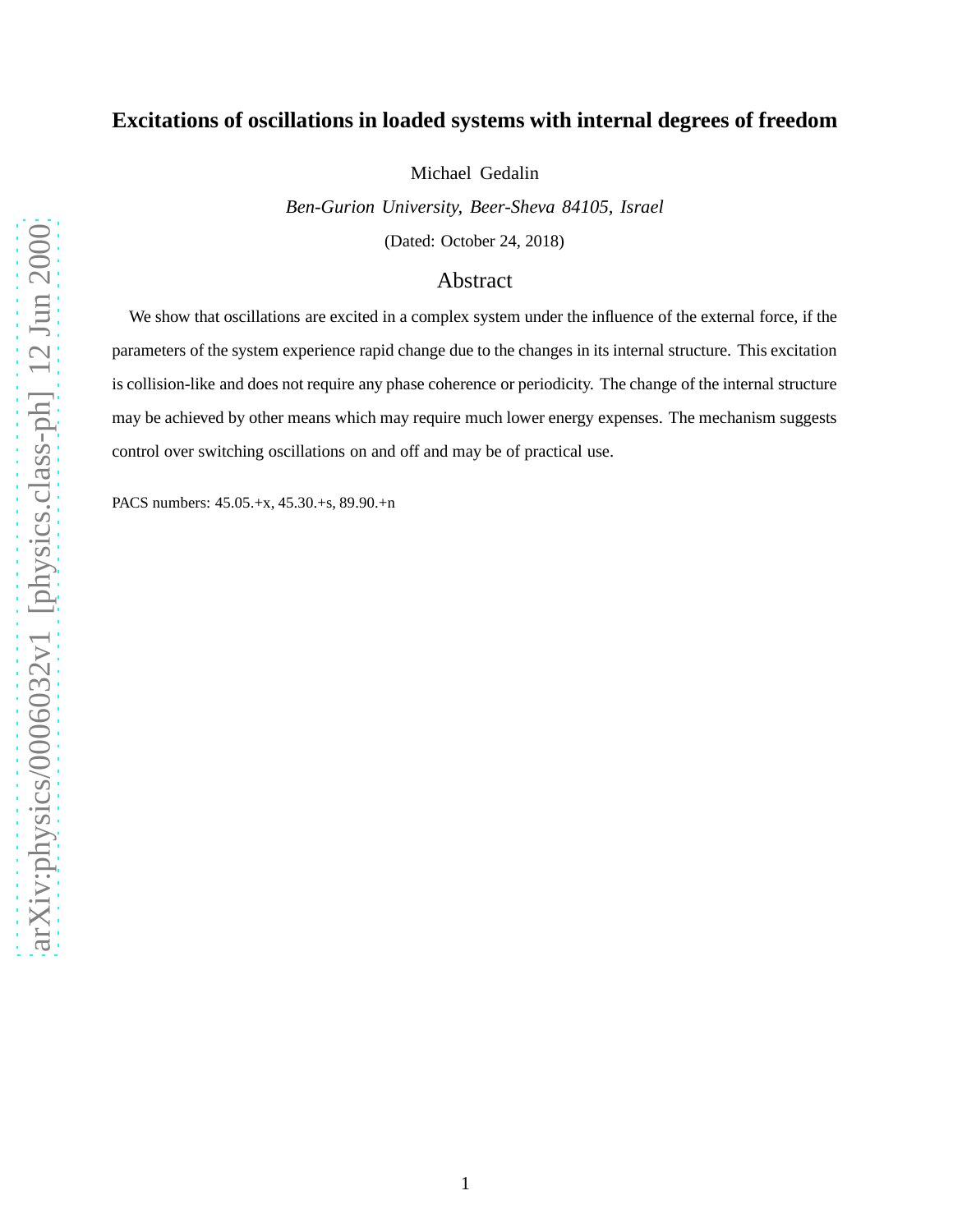A complex system subjected to an external load is a quite common phenomenon in nature, laboratory, and industry. Almost all systems experiencing the influence of external force possess internal structure which is not affected by this force directly but may change because of intrinsic dynamics of other external causes. The examples of such systems span all possible scales. A planetary magnetosphere under the influence of the solar wind is in the equilibrium (defined by the stationarity of the magnetopause position) if the time-independent incident plasma pressure is balanced by the magnetic pressure [[1\]](#page-7-0). Yet the "stiffness" of the compressed magnetosphere is determined, among others,by the magnetosphere-ionosphere-atmosphere-solid earth interaction [[2\]](#page-7-0). A muscle can be heuristically represented as a set of springs connected in parallel and in series, the elasticity of these "springs" being dependent on chemical processes and electrical signals in muscular fibers [\[3](#page-7-0)].

These systems may oscillate globally (the position of the magnetopause, the length of the muscle) near the equilibrium position (if not overdamped). There is a rapid growth of interest in possible effect of the internal variation on the excitation of global modes. Tanimoto and Um [[4\]](#page-7-0) suggested that interaction with dynamical atmosphere and releases of energy due to weak local earthquakes may cause persisting global earth oscillations. Kepko and Kivelson [\[5](#page-7-0)] find a relation between magnetospheric bursty bulk flows and low frequency Earth magnetic field oscillations. Recently, Chagelishvili et al. [\[6](#page-7-0)] proposed a mechanism of oscillation excitation in a onedimensional oscillatory system, based on the rapid change of the eigenfrequency. Unfortunately, their analytical consideration was inappropriate which obscured the physics of the phenomenon and lead them to conclusions which are too restricted.

In the present paper we investigate the excitation of oscillations in complex systems due to rapid changes in internal parameters under quite general conditions. We show that such excitation (and oscillation amplification) is a quite common phenomenon and calculate its efficiency. This question may be of significant importance in applications. One can easily imagine systems where such excitation is unwanted (like building constructions). On the other hand, the possibility of generating oscillations by not changing external force but applying only weak forces (and energy) to cause local rapid changes of the system parameters is rather attractive. A simple system where both situations are possible is an LC circuit with distributed capacity and connected to a constant emf. Excitation of oscillations at the circuit frequency is unwanted when it is used in a device designed to measure electromagnetic spectra. On the other hand, such excitation would be useful in sustaining certain level of the current when weak damping is present and it is difficult to apply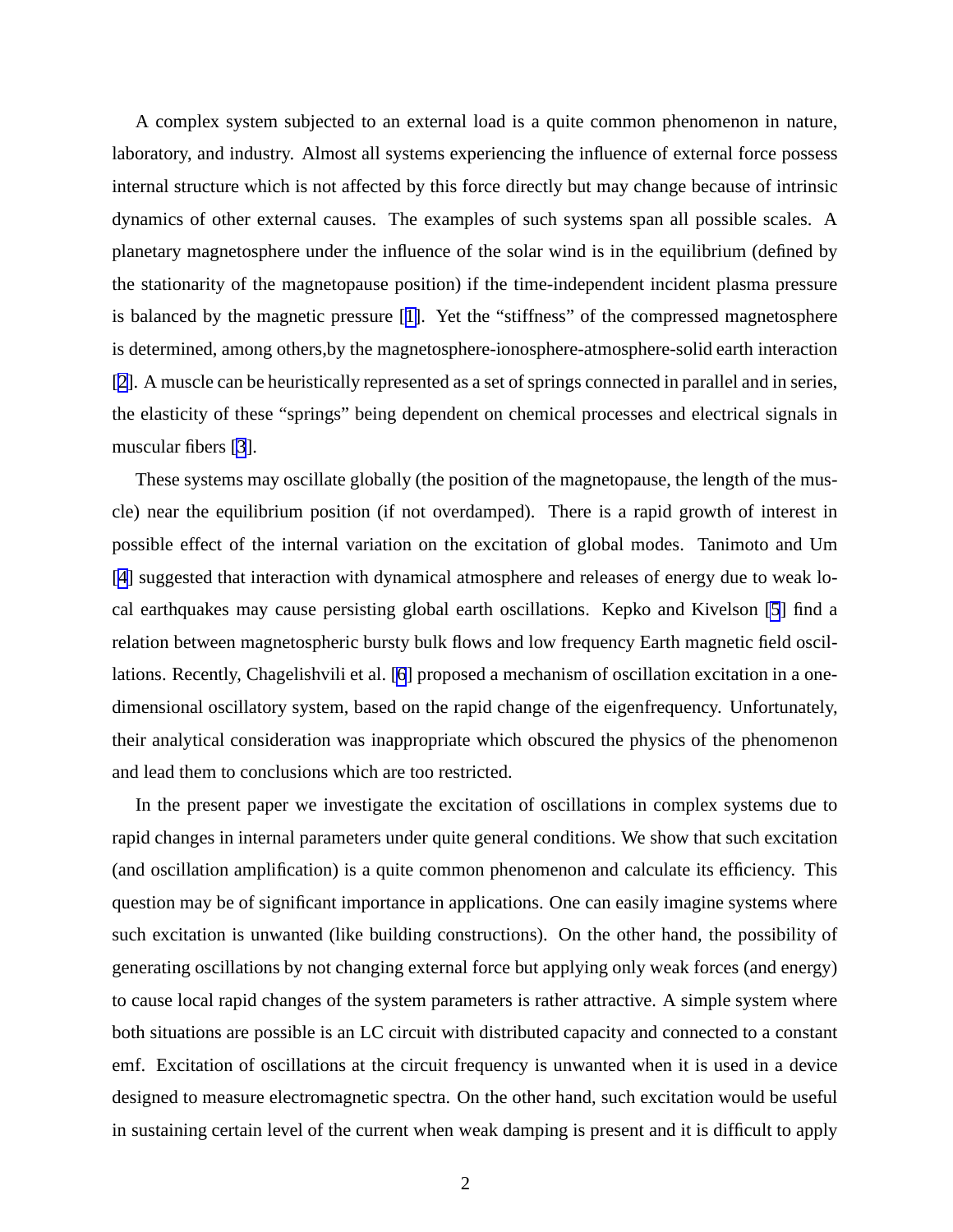<span id="page-2-0"></span>periodic forcing.

In what follows we consider the systems described by the following (vector) equation of motion

$$
M\ddot{\mathbf{X}} = -\frac{\partial U}{\partial \mathbf{X}} + \mathbf{F},\tag{1}
$$

where  $X$  is the vector of external parameters of the system (position) which are subject to the external force (position of the magnetopause under the solar wind pressure, length of the loaded muscle, charge on the effective capacitor when the LC circuit is connected to a constant emf). Let also x be the vector of internal parameters which are affected in a different way or vary at a much small time scale for some reasons. The generalized mass matrix  $M$  and the potential  $U$ depend both on the external and  $X$  and internal  $x$  coordinates, and the external force  $F$  depends on time. When the equations governing the behavior of the internal coordinates x are not known or are too complicated we may phenomenologically describe their influence as temporal dependence of  $M$  and  $U$ . If the system parameters and external force do not vary with time, the system is in the equilibrium position  $X_{eq}$  which is determined by the condition  $\partial U/\partial X_{eq} = F$ . Near the equilibrium the potential can be written as

$$
U = \frac{1}{2}K \cdot (\mathbf{X} - \mathbf{X}_m) \cdot (\mathbf{X} - \mathbf{X}_m),
$$
\n(2)

where  $K$  is the stiffness matrix, so that one has

$$
M\ddot{\mathbf{X}} = -K(\mathbf{X} - \mathbf{X}_m) + \mathbf{F},\tag{3}
$$

which looks exactly as a usual oscillator equation except that now mass and stiffness are matrices. Recently it was shown that the process of vortices generation in magnetohydrodynamic and shear flows [[7\]](#page-8-0) can be described by a special one-dimensional case of Eq. (3).

The equilibrium position is  $X_{eq} = X_m + K^{-1}F$ , and the general solution of Eq. (3) near the equilibrium point is

$$
\mathbf{X} = \mathbf{X}_{eq} + \sum_{i} a_i \hat{e}_i \sin(\omega_i t + \phi_i), \tag{4}
$$

where the frequencies  $\omega_i$  and unity vectors  $\hat{e}_i$  are the eigenvalues and eigenvectors of the matrix  $W = M^{-1}K$ , respectively. Since the equilibrium is assumed to be stable, the matrix W is positively determined and all frequencies are real.  $a_i$  and  $\phi_i$  are the amplitudes and initial phases of the normal modes.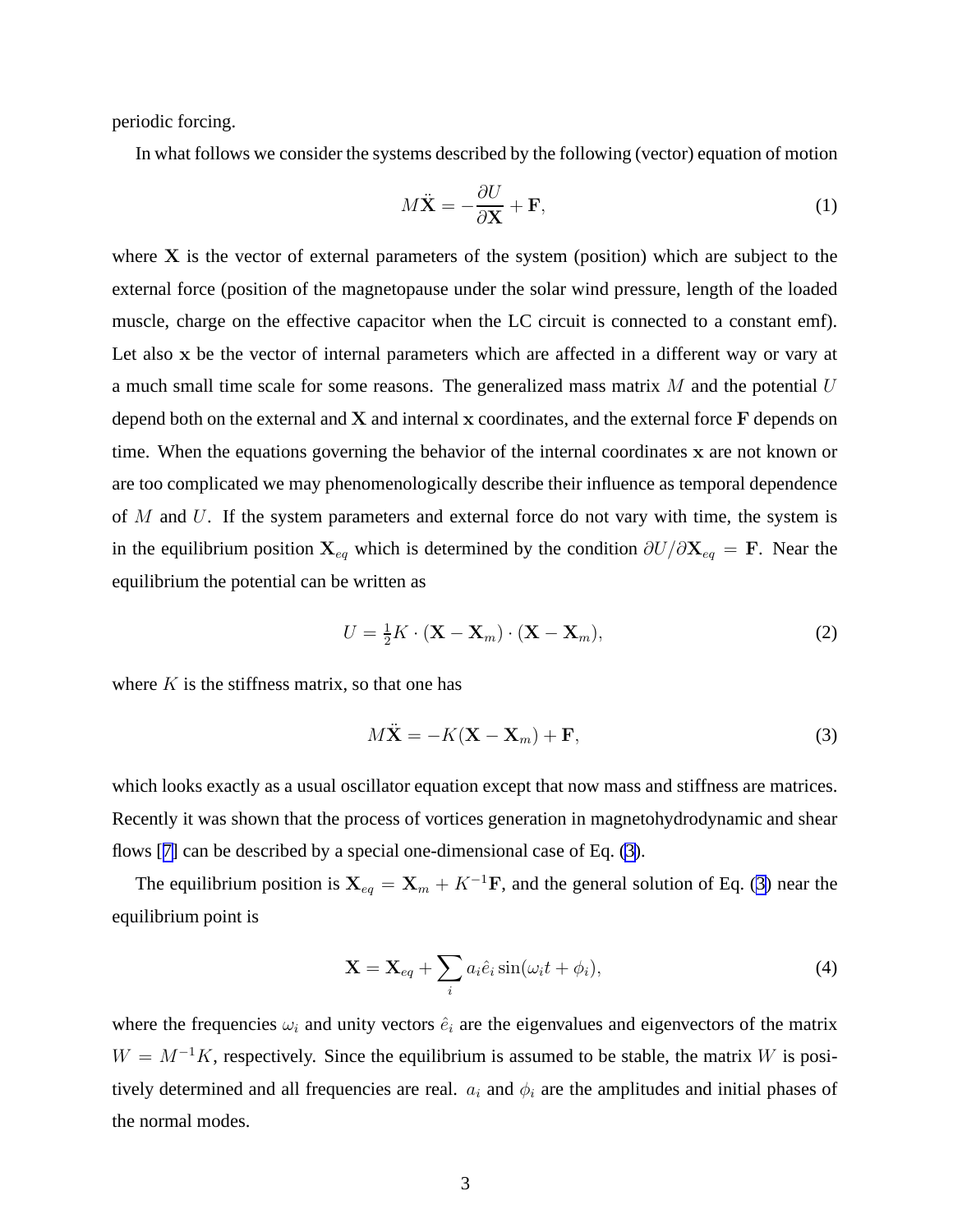<span id="page-3-0"></span>Mostly known channels of the energy input to the oscillating system include adiabatic change of the natural frequency, resonance with the periodically changing external force, or parametric resonance (see, for example, Ref. [\[8](#page-8-0)]). The last two imply (quasi)periodic behavior of the natural frequency or external force and are not within the scope of the present paper where only nonperiodic changes are considered.

The motion of the system is now fully determined by  $M$ ,  $K$ ,  $\mathbf{X}_{eq}$ , and F. If these parameters change slowly at the typical time scale of oscillations, that is, the typical time of variation is much larger than all  $1/\omega_i$ , the equilibrium adiabatically shifts its position, while the amplitudes follow the well-known adiabatic law  $\omega_i a_i^2 \approx \text{const.}$  In particular, the system which was in the equilibrium in the beginning will remain in the equilibrium in the course of the parameter variation, so that no oscillations are excited.

In the present paper we consider the case of rapid parameter changes, where the typical time of variation  $T \ll 1/\omega_i$ , for all i. We show that there this, in general, results in the excitation/amplification of oscillations in the system. A numerical example of a special type of excitation in the simplest one-dimensional system was recently considered by Chagelishvili et al. [\[6](#page-7-0)]. Here we consider a most general case of nonadiabatic excitation of oscillations in loaded systems near the equilibrium point.

To study quantitatively the effect let us assume that all parameters vary only within the time interval  $0 < t < T$ , and  $\omega_i T \ll 1$ . It is convenient to define  $W = M^{-1}K$  and  $f = M^{-1}F$ . From Eq. [\(3](#page-2-0)) one immediately has

$$
\dot{\mathbf{X}}(T) = \int_0^T \left[ \mathbf{f}(t) - W(t) \left( \mathbf{X}(t) - \mathbf{X}_m(t) \right) \right],\tag{5}
$$

where the time dependence of the system parameters is explicitly shown. In what follows we denote the system parameters and variables at  $t = 0$  and at  $t = T$  with subscripts 1 and 2, respectively. The solutions at  $t \leq 0$  and  $t \geq T$  will take the form:

$$
\mathbf{X}_k(t) = \mathbf{X}_{keq} + \sum_i a_{ki} \hat{e}_{ki} \sin(\omega_{ki} t + \phi_{ki}), \qquad (6)
$$

where  $k = 1$  for  $t < 0$  and  $k = 2$  for  $t > T$ . Since  $\omega_i T \ll 1$  one can neglect the difference between  $X_1(T)$  and  $X_2(T)$ , so that one has

$$
\mathbf{X}_{1eq} + \sum_{i} a_{1i} \hat{e}_{1i} \sin(\omega_{1i} T + \phi_{1i}) = \mathbf{X}_{2eq} + \sum_{i} a_{2i} \hat{e}_{2i} \sin(\omega_{2i} T + \phi_{2i}). \tag{7}
$$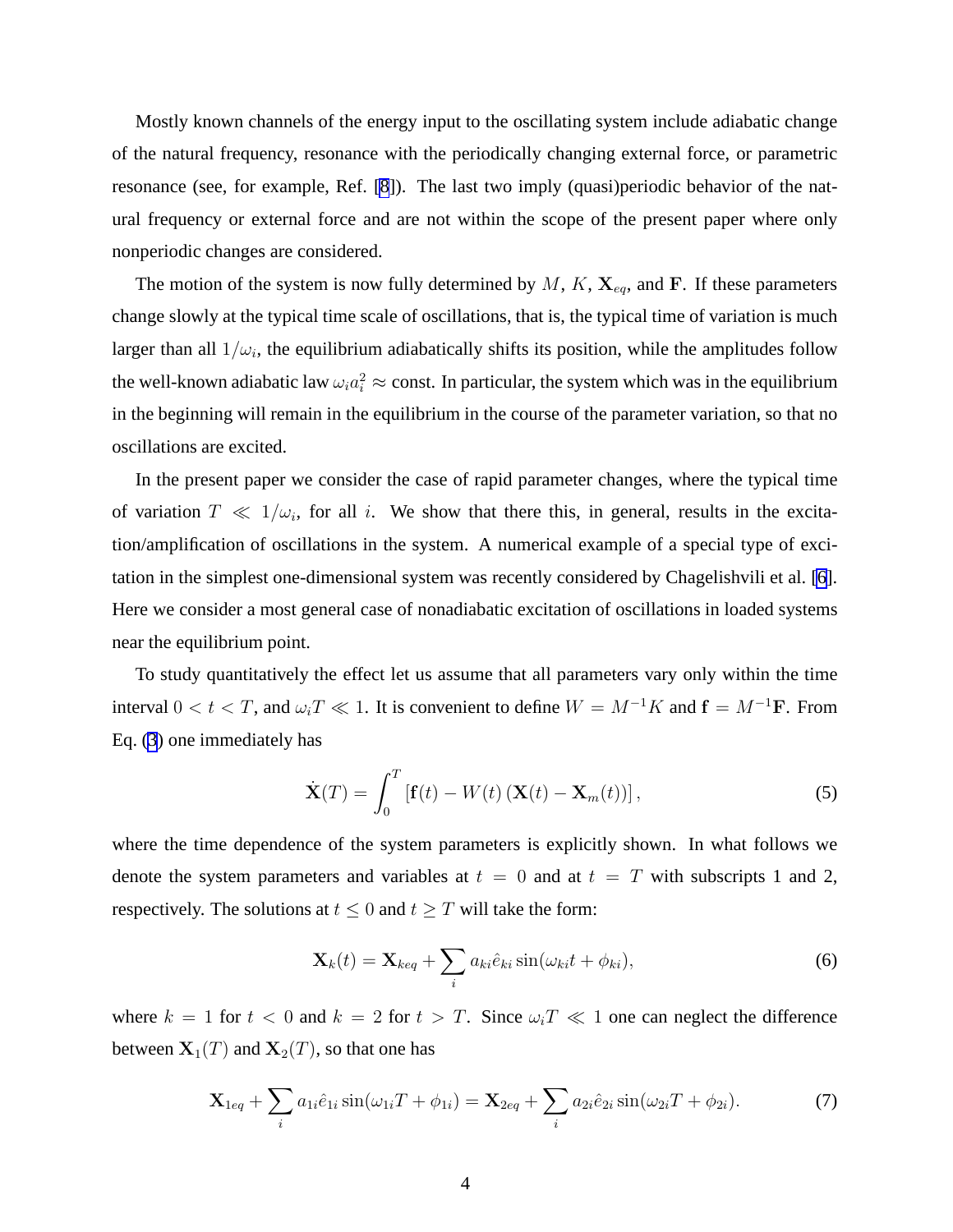<span id="page-4-0"></span>The second matching condition is obtained from Eq. [\(5](#page-3-0)) in the following form:

$$
\dot{\mathbf{X}}_2(T) - \dot{\mathbf{X}}_1(T) = \int_0^T (\mathbf{f} - \mathbf{f}_1) dt
$$
\n
$$
+ \left[ \int_0^T (W - W_1) dt \right] \mathbf{X}_1(T) - \int_0^T (W \mathbf{X}_m - W_1 \mathbf{X}_{1m}) dt.
$$
\n(8)

It is convenient to define the instantaneous equilibrium position as  $\mathbf{X}_{eq} = \mathbf{X}_m + W^{-1}\mathbf{f}$ . Taking into account Eq. ([6\)](#page-3-0) one has

$$
\sum_{i} \omega_{2i} a_{2i} \hat{e}_{2i} \cos(\omega_{2i} T + \phi_{2i}) = \sum_{i} \omega_{1i} a_{1i} \hat{e}_{1i} \cos(\omega_{1i} T + \phi_{1i}) + [\int_{0}^{T} (W - W_{1}) dt] \sum_{i} a_{1i} \hat{e}_{1i} \sin(\omega_{1i} T + \phi_{1i}) + [\int_{0}^{T} W(\mathbf{X}_{1eq} - \mathbf{X}_{eq}) dt].
$$
\n(9)

Eqs. ([7\)](#page-3-0) and (9) allow one to find  $a_{2i}$  and  $\phi_{2i}$  knowing the initial state.

It is easily seen that even when  $a_{1i} = 0$  for all i, the oscillation amplitude in the final state is, in general, nonzero:

$$
a_{2i}^2 = [\hat{e}_{2i}^*(\mathbf{X}_{2eq} - \mathbf{X}_{1eq})]^2 + \frac{1}{\omega_{2i}^2} [\int_0^T \hat{e}_{2i}^* W(\mathbf{X} - \mathbf{X}_{1eq})]^2.
$$
 (10)

Thus, the oscillation is excited due to the (a) irreversible shift of the equilibrium position (first term in Eq. (10)) and (b) reversible temporal shift of the equilibrium position with subsequent return to the same equilibrium (the second term). The nature of the energy input is different for the two mechanisms (instantaneous change of the potential energy in the first case, and work done by the external force because of the excursion of the system from the equilibrium in the second case) but in both cases the interaction is collision-like: certain amount of momentum and energy is transferred to the system in a short time interval. The physical nature of the excitation is quite different from the proposed earlier [[6\]](#page-7-0) quasi-parametric resonant interaction with a Fouriercomponent of the changing eigenfrequency. It is worth noting that although (10) depends on the change of all parameters, M, K, and  $X_m$ , the change of the mass M along does not affect the instantaneous equilibrium position  $X_{eq}$  and therefore does not result in the oscillation excitation, as could be expected.

Within the chosen approximation Eq. (10) includes all possible internal perturbations of  $M, K$ , and  $X_m$ , and external perturbations of F, thus giving the most general description for nonadiabatic excitation of complex systems. It includes the system considered in Ref. [6](#page-7-0) as a special onedimensional case where only  $K$  is changed. It is instructive to rewrite Eq. (10) for this case, where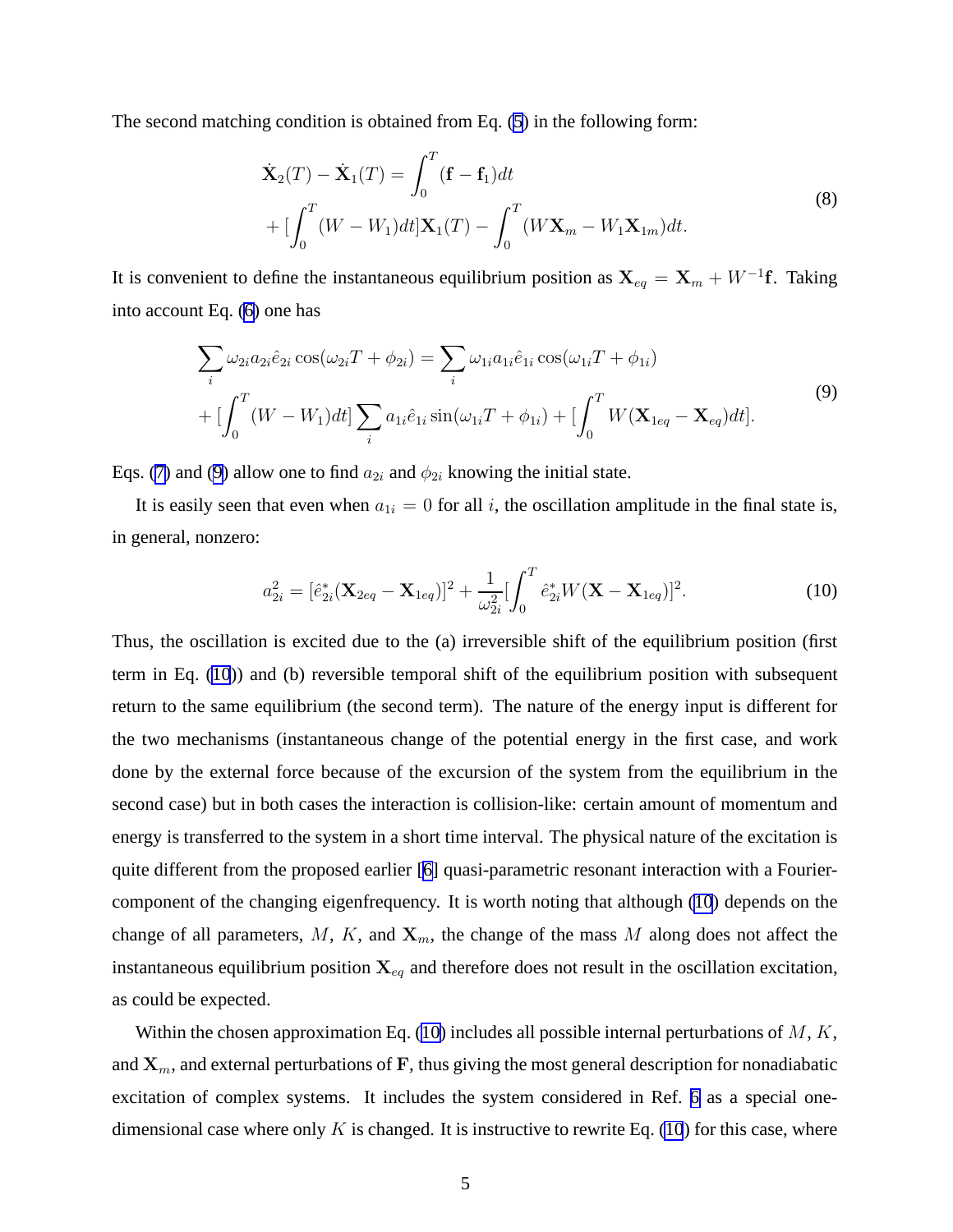<span id="page-5-0"></span> $X_m = 0$ , and  $f_1 = f_2$ ,  $W = \omega^2$ , and  $\omega_1 = \omega_2$ . Then the excited amplitude takes the following simple form:

$$
a_2 = \left| \int_0^T \frac{\omega^2}{\omega_1} \left( \frac{f_1}{\omega_1^2} - \frac{f}{\omega^2} \right) dt \right|,
$$
\n(11)

from which one can easily see that the excitation occurs always and not only when the eigenfrequency decreases in the perturbation (cf. Ref. [6\)](#page-7-0).

In what follows for simplicity of presentation we restrict ourselves with the one-dimensional case. Multidimensional generalization is straightforward. In the one-dimensional case Eqs. [\(7](#page-3-0)) and [\(9](#page-4-0)) immediately give

$$
a_2^2 = [(X_{1eq} - X_{2eq}) + a_1 \sin(\omega_1 T + \phi_1)]^2
$$
  
+  $\omega_2^{-2} [a_1 \omega_1 \cos(\omega_1 T + \phi_1) + (\int_0^T (\omega^2 - \omega_1^2) dt) a_1 \sin(\omega_1 T + \phi_1)$   
+  $\int_0^T \omega^2 (X_{1eq} - X_{eq}) dt]^2$ . (12)

In most cases the phase  $\phi_1$  of the interaction beginning is unknown (unless the perturbation is carefully prepared with some definite purpose in mind). In this case one can consider the phase  $\phi_1$ as random and average over random distribution to obtain eventually:

$$
a_2^2 = \frac{1}{2}a_1^2 \left[ 1 + \frac{\omega_1^2}{\omega_2^2} + \frac{\left(\int_0^T (\omega^2 - \omega_1^2) dt\right)^2}{\omega_2^2} \right] + (X_{1eq} - X_{2eq})^2 + \frac{1}{\omega_2^2} \left[ \int_0^T \omega^2 (X_{1eq} - X_{eq}) dt \right]^2.
$$
 (13)

Eq. (13) describes the amplification (reduction) of oscillations (first term) and excitation of oscillations due to the shift of the of the equilibrium position and to the work of the external force during temporal shift of the equilibrium.

In the particular case of perturbation where after time interval  $T$  the system parameters return to their initial values, one arrives again at

$$
a_2^2 - a_1^2 = \left[ \int_0^T \frac{\omega^2}{\omega_1} \left( \frac{f_1}{\omega_1^2} - \frac{f}{\omega^2} \right) dt \right]^2, \tag{14}
$$

where we neglected the term containing  $\left[\int_0^T (\omega^2 - \omega_1^2) dt\right]^2/\omega_2^2 \ll 1$ . Roughly speaking, during the excursion of the internal parameters from their equilibrium values the energy of oscillations increases by  $\delta E = \int_0^T \omega^2 (X_{1eq} - X_{eq}) dt]^2$  on average. If the system experiences a series of N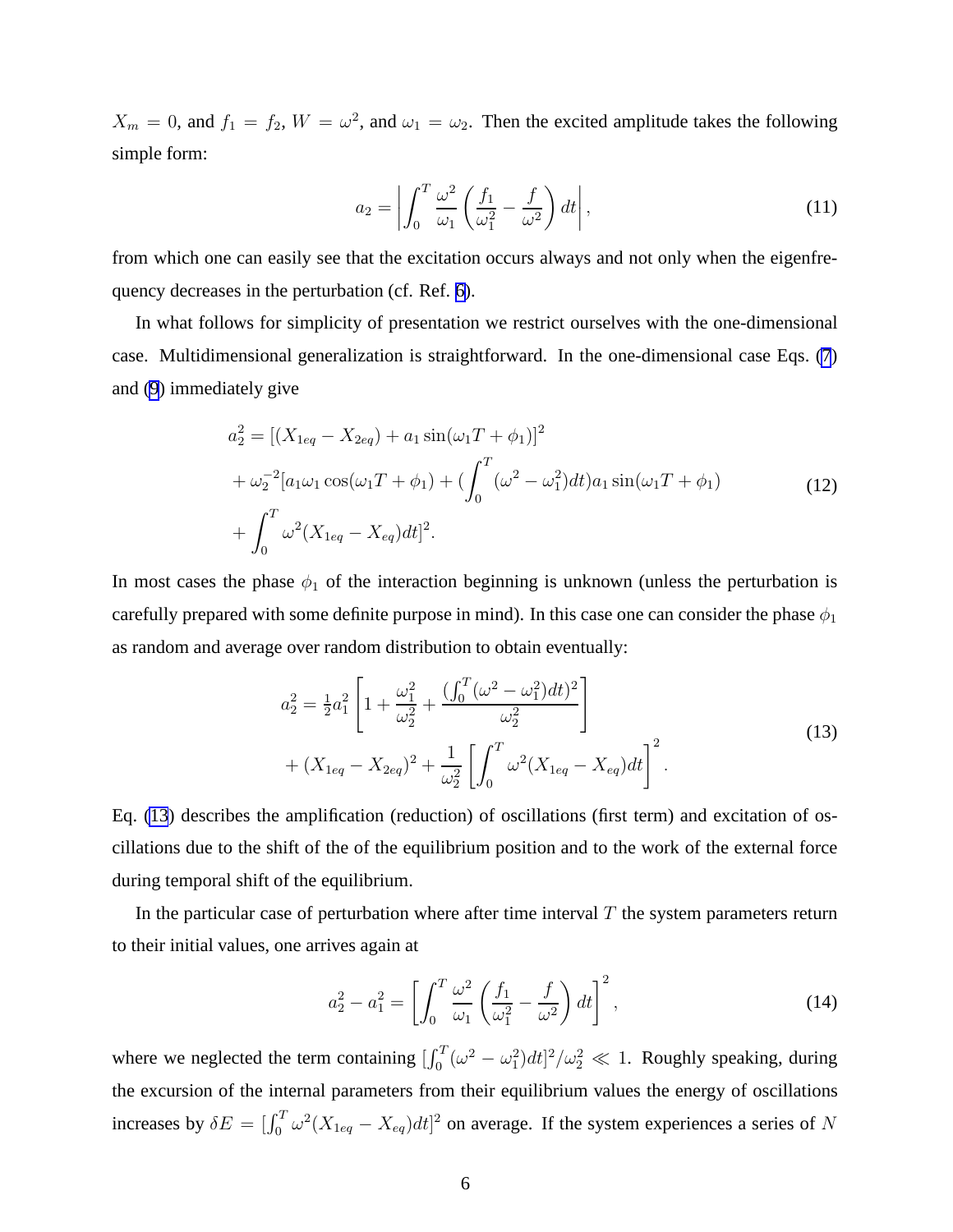such rapid variations with randomly distributed phases, the total oscillation energy increase would be about  $N\delta E$ , without any necessity to arrange the phases or periodicity of the variations.

Another efficient method of excitation is the rapid shift from the equilibrium position with subsequent return to this position after time  $\gg 1/\omega$ . In this case, neglecting the last term in Eq. [\(14](#page-5-0)) and after some algebra one obtains

$$
a_2^2 = a_1^2 \left(\frac{\omega_1^2 + \omega_2^2}{2\omega_1\omega_2}\right)^2 + (X_{2eq} - X_{1eq})^2 \left(\frac{3}{2} + \frac{\omega_1^4 + \omega_2^4}{4\omega_1^2\omega_2^2}\right),\tag{15}
$$

which shows that this scenario always results in the oscillation amplification.

To conclude, we have shown that nonadiabatic changes in the system parameters and/or external force are efficient in excitation or amplification of oscillations in driven oscillatory systems under external load. Randomly distributed in time, short nonadiabatic pulses result in efficient transfer of energy to the system. The energy transfer manifests itself in continuously increasing oscillation amplitude. This amplitude increase is not restricted to the periodically repeated (co-herent) perturbations, as was suggested in [\[6](#page-7-0)], but occurs in quite general conditions. The energy input effect is essentially nonresonant and more collision-like where additional momentum/energy are transferred to the system at the time scale much smaller than the typical timescale of variations in the system. The effect may be important for the systems whose natural frequencies may vary quickly due to the variable internal coupling. It should be emphasized that the importance of the above analysis is well beyond the consideration of simple oscillatory systems, desribed by the simple oscillatory potential in the form [\(2](#page-2-0)) (chosen here for convenience and simplicity of presentation), but may be applied to quite general systems. The results (qualitatively) are valid for any system capable of (generally nonlinear) oscillations near the forced equilibrium position (although quantitative calculations would require knowledge of the structure of a particular system and ability to translate it into a low-dimensional description with small number of parameters). There is a wide spectrum of such systems, from large astrophysical scales (gravitationally bound systems, planetary magnetospheres under solar wind influence) to usual human scale (muscles, constructions) and down to small scales (electric circuits). Such generation of oscillations may be unwanted in some systems, like possible excitation of internal currents in spacecraft circuits by cosmic rays. On the other hand, the essentially nonresonant generation of oscillations might be useful in experimental determination of the natural frequencies of the systems where it is difficult to apply periodic external force but where the internal structure can be changed relatively easily and rapidly. Such methods can be also used to re-excite damped oscillations without changing of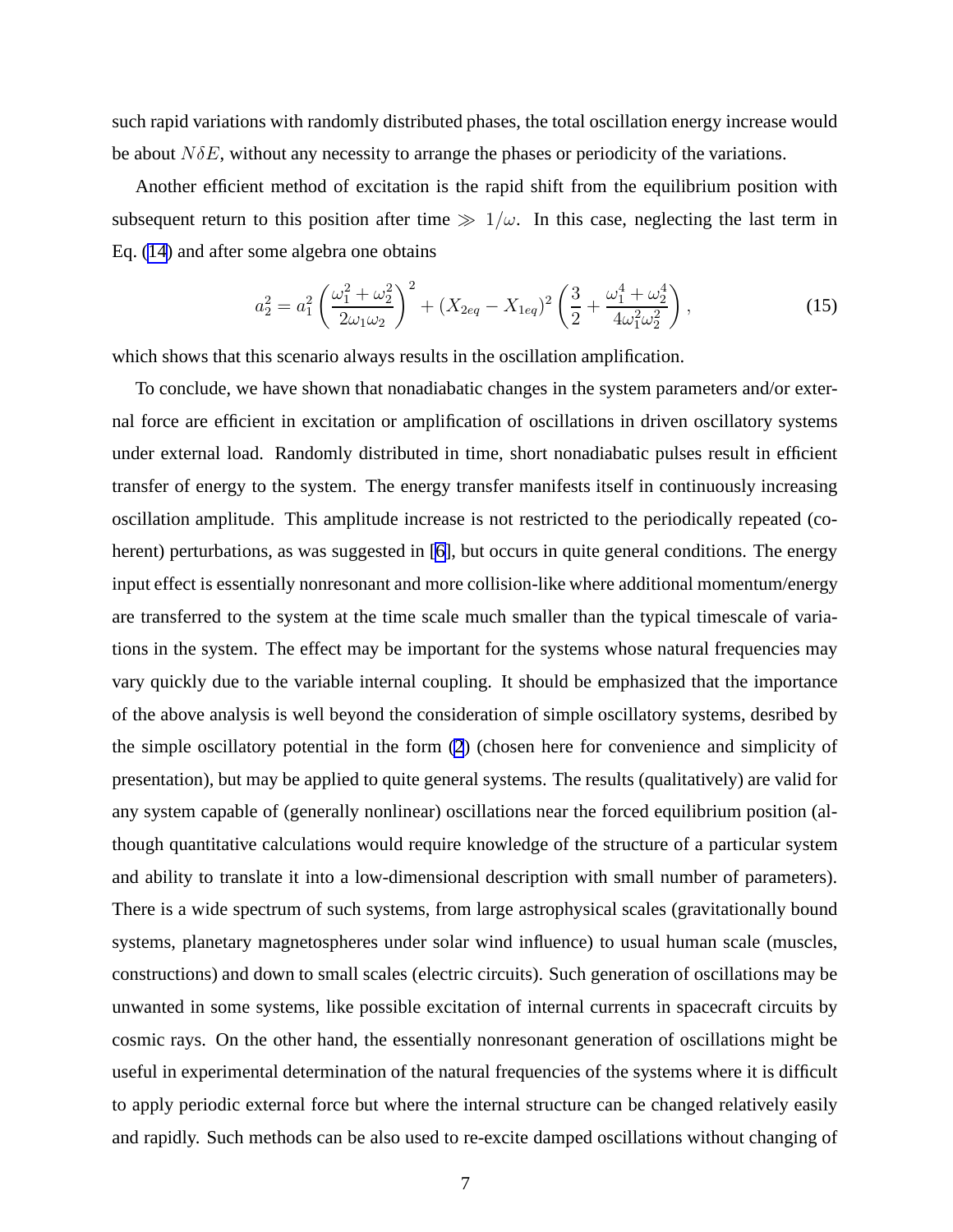<span id="page-7-0"></span>the main load.

Finally, let us use a very simple model to see whether reconnection at the dayside magnetopause may be responsible for excitations of global magnetospheric oscillations. The position of the magnetopause is determined by the balance of the incident plasma pressure  $n_u m_p V_u^2$  $u^2$  (where  $n_u$ and  $V_u$  are the solar wind density and velocity, respectively, and  $m_p$  is the proton mass) and the magnetic pressure  $B^2/8\pi$ . Is the magnetopause is compressed by x, the magnetohydrodynamic conservation of magnetic flux [[9\]](#page-8-0) predicts that the magnetic field increases as  $L/(L-x)$  where L is the equilibrium standoff distance of the magnetopause. Thus, there appears the excess force of  $\sim 2n_u m_p V_u^2 x A/L$ , where A is the effective area. This force has to accelerate the mass of about  $n_d m_p AD$ , where  $n_d \approx 5n_u$  is the average plasma density, and D is the distance between the shock and magnetopause. Using the typical parameters  $V_u \sim 400 \text{ km/s}, L \sim 10 R_E$ , and  $D \sim R_E$ , where  $R_E \sim 6,000$  km is the Earth radius [\[9](#page-8-0)], one finds the typical oscillation periods of the order of ∼ 10 min. On the other hand, the typical time of reconnection should be of the order  $d/v_n$ , where  $d \sim 800$  km is the magnetopause width [[10\]](#page-8-0), while the velocity  $v_n$  may be as high as 50 km/s [\[11](#page-8-0)]. Thus, the typical time of reconnection  $\sim$  10 sec and much smaller than the oscillation period. Reconnection results in the breakdown of magnetohydrodynamics and therefore reduces the "stiffness" of the magnetic field, thus effectively temporarily reducing the global oscillation frequency. Hence, the conditions of Eq. ([14\)](#page-5-0) are satisfied and excitation is possible. Of course, quantitative calculations require that we are able to translate the reconnection process into the change of internal parameters, so that at this stage the proposed scenario should be considered as a speculative hypothesis.

- [2] A. Yoshikawa, M. Itonaga, S. Fujita, et al. J. Geophys. Res., **104,** 28437 (1999).
- [3] H.J. Metcalf, *Topics in classical biophysics,* Prentice-Hall, N. J. Englewood Cliffs, N.J., 1980.
- [4] T. Tanimoto and J. Um, J. Geophys. Res., **104,** 28723 (1999).
- [5] L. Kepko and M. Kivelson, J. Geophys. Res., **104,** 25021 (1999).
- [6] G.D. Chagelishvili, A.G. Tevzadze, G.T. Gogoberidze, and J.G. Lominadze, Phys. Rev. Lett. **84,** 1619 (2000).

<sup>[1]</sup> W.J. Hughes, in *Introduction to space physics,* (ed. M.G. Kivelson and C.T. Russell, Cambridge University Press, p.227,1995).